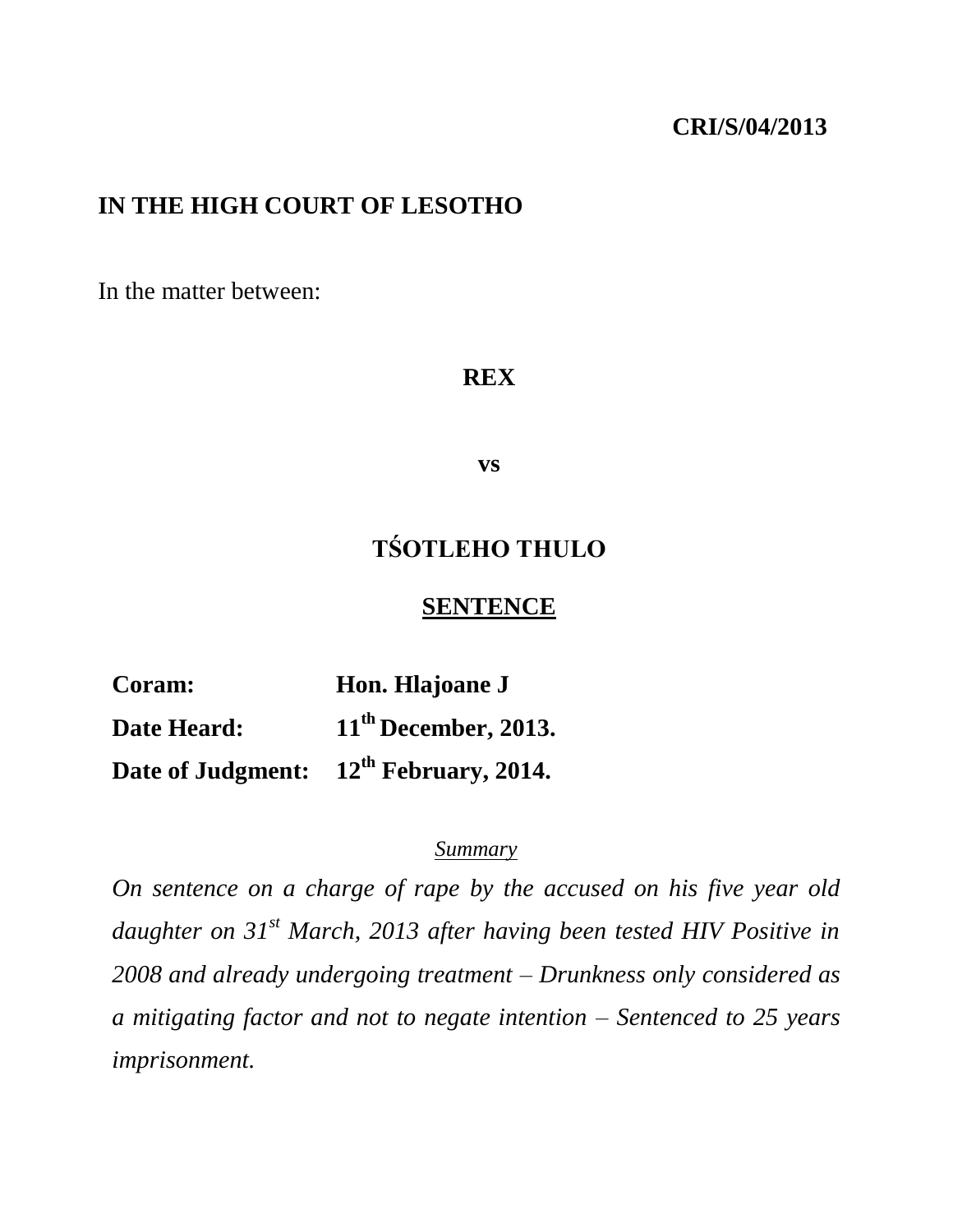#### **Annotations**

#### **Statutes**

- **1. Sexual Offences Act 3 of 2003**
- **2. Criminal Procedure and Evidence Act 9 of 1981**

## **Books**

## **Cases**

- **1. S v Zinn 1969 (2) S.A 535 at 540**
- **2. S v Rubie 1975 (4) S.A 855 at 862**
- **3. S v C 1996 (2) SACR 181 at 186**
- [1] The accused was charged and convicted before the Mohale's Hoek Magistrate's Court on the  $10^{th}$  May, 2013 with contravening **section 8 (1)** read with **section 2 (d), (i) and section 32 (a) (vii) of the Sexual Offences Act<sup>1</sup>** (the Act).
- [2] The matter was committed to this Court for sentencing in terms of **section 31 (2) of the Act** read with **section 293 (1) of the Criminal Procedure and Evidence Act<sup>2</sup> .**

 1 Sexual Offences Act 3 of 2003

<sup>&</sup>lt;sup>2</sup> Criminal Procedure and Evidence Act 9 of 1981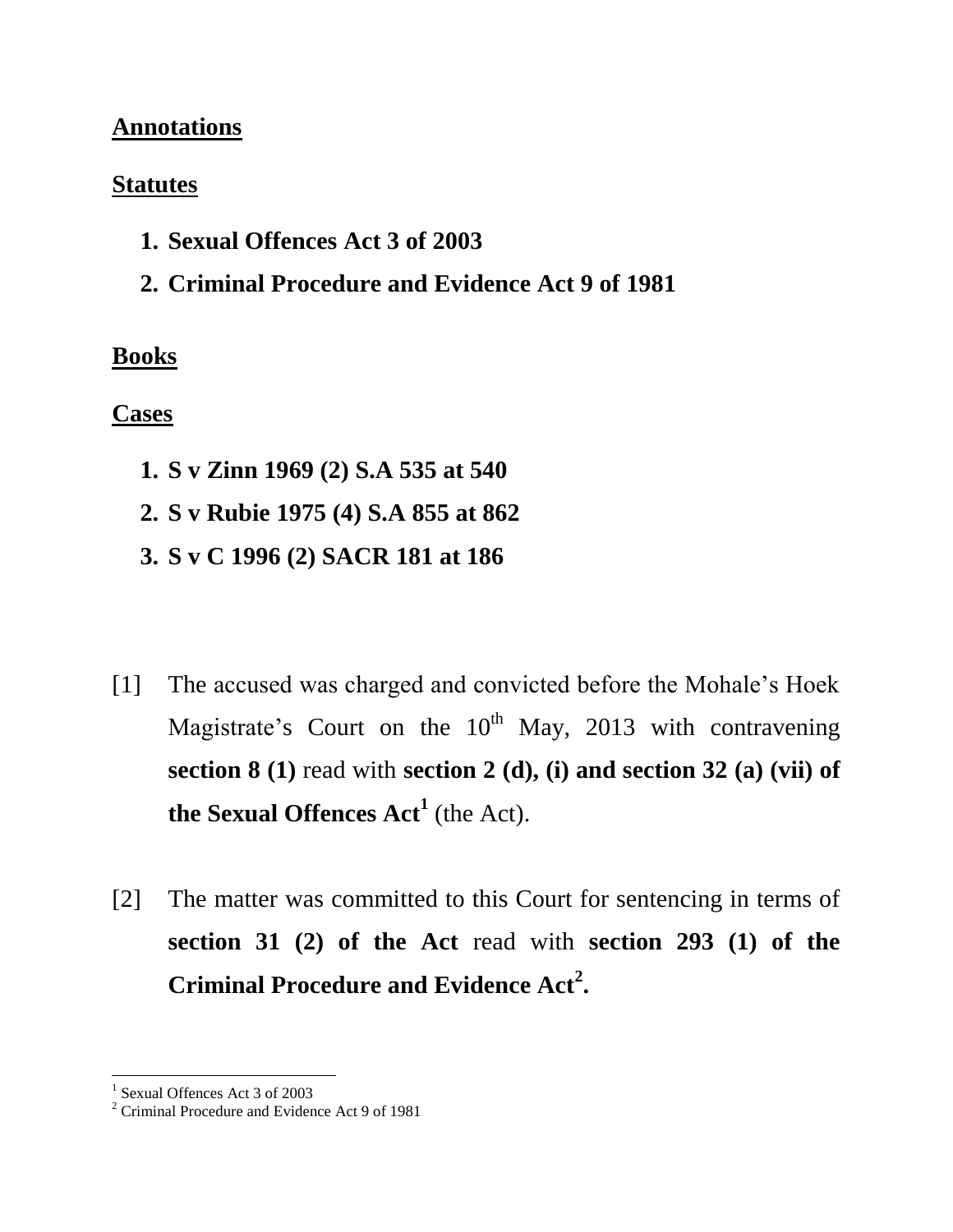[3] The Magistrate sent this matter to this Court for sentence as he felt that appropriate sentence to the offence charged was well beyond his jurisdiction. The relevant section being **section 32 (a) (vii)** which reads:

*"(a) In a case of a first conviction where a person is infected with the immunodeficiency virus and at the time of the commission of the offence the person had knowledge or reasonable suspicion of the infection, to the death penalty."*

- [4] The crown in argument has asked that since the accused when he so committed the Sexual Offence on his child already knew of his status having tested HIV Positive in 2008, before the complainant was even born, that accused be sentenced to death.
- [5] The defence on the other hand argued that the state of mind of the accused when he committed the offence must not be overlooked. The accused and his wife and the complainant were from a feast on that fateful day, and were both drunk. The wife must have been more drunk, as the evidence showed she fell on her way home and that gave the husband ample chance to have rushed home with the child where on arrival started having sex with his 5 year old daughter.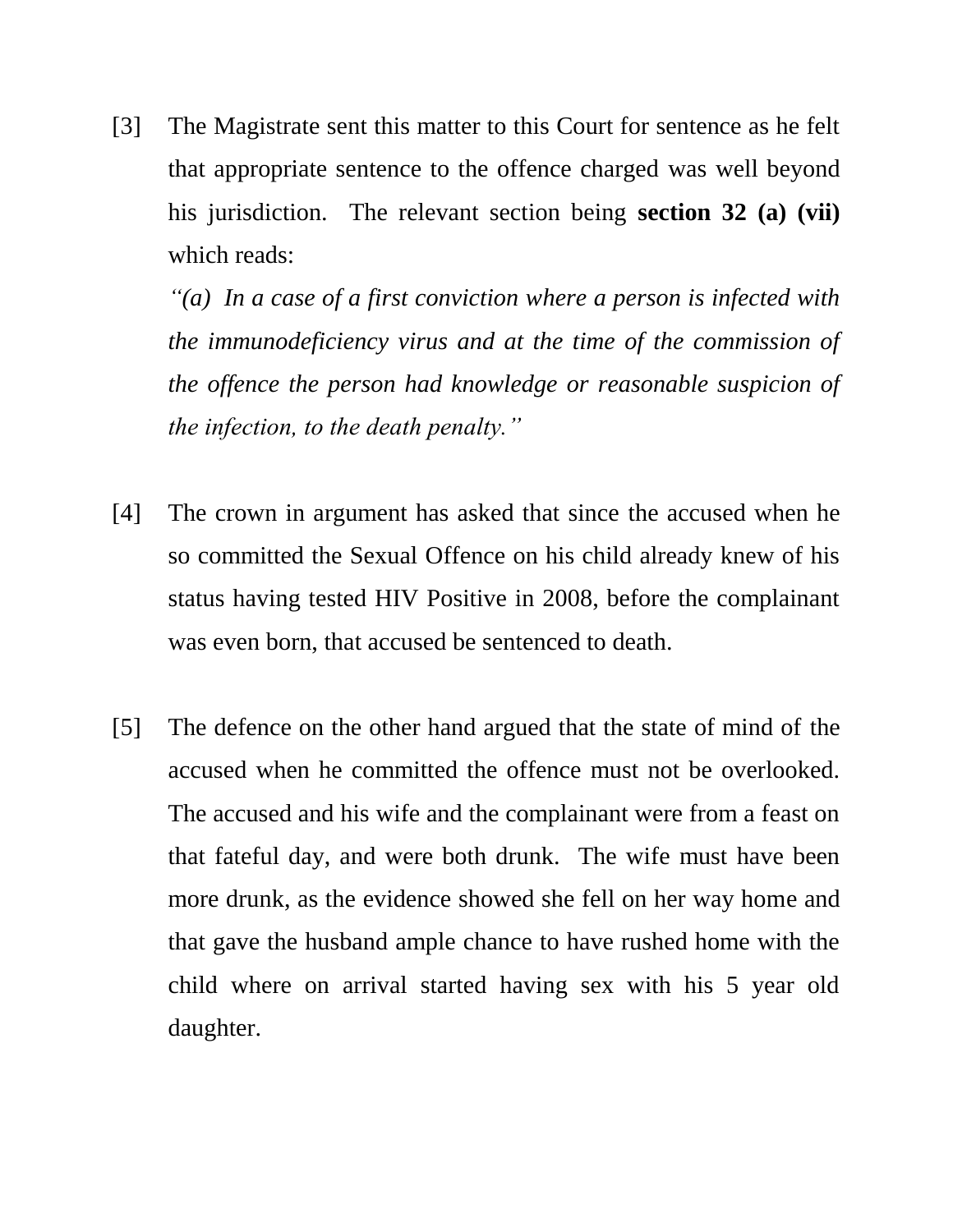- [6] **Section 8 (i) of the Act** is about committing a sexual act with a child, thus constituting an offence. Child for purposes of this Act under Part III being a person below the age of 16 years and for purposes of Part IV being a person below the age of 18 years.
- [7] It was argued on behalf of the accused that the trial Court erred in coming to the conclusion that the accused had the intention to commit the offence. It was argued that since the accused and his family were from a feast where they had been drinking it could not be said therefore that he intended to commit the crime as drunkenness can nullify intention.
- [8] In response the crown submitted that the penal section does not deal with the question of intention but possibility of infection. That there was no need even to consider whether or not a condom was used, but what remained as a fact was that accused knew of his HIV status.
- [9] The defence again pointed out that the exact age of the child has not been established and that the accused was not on his arrest, as required under the Act, subjected to compulsory testing.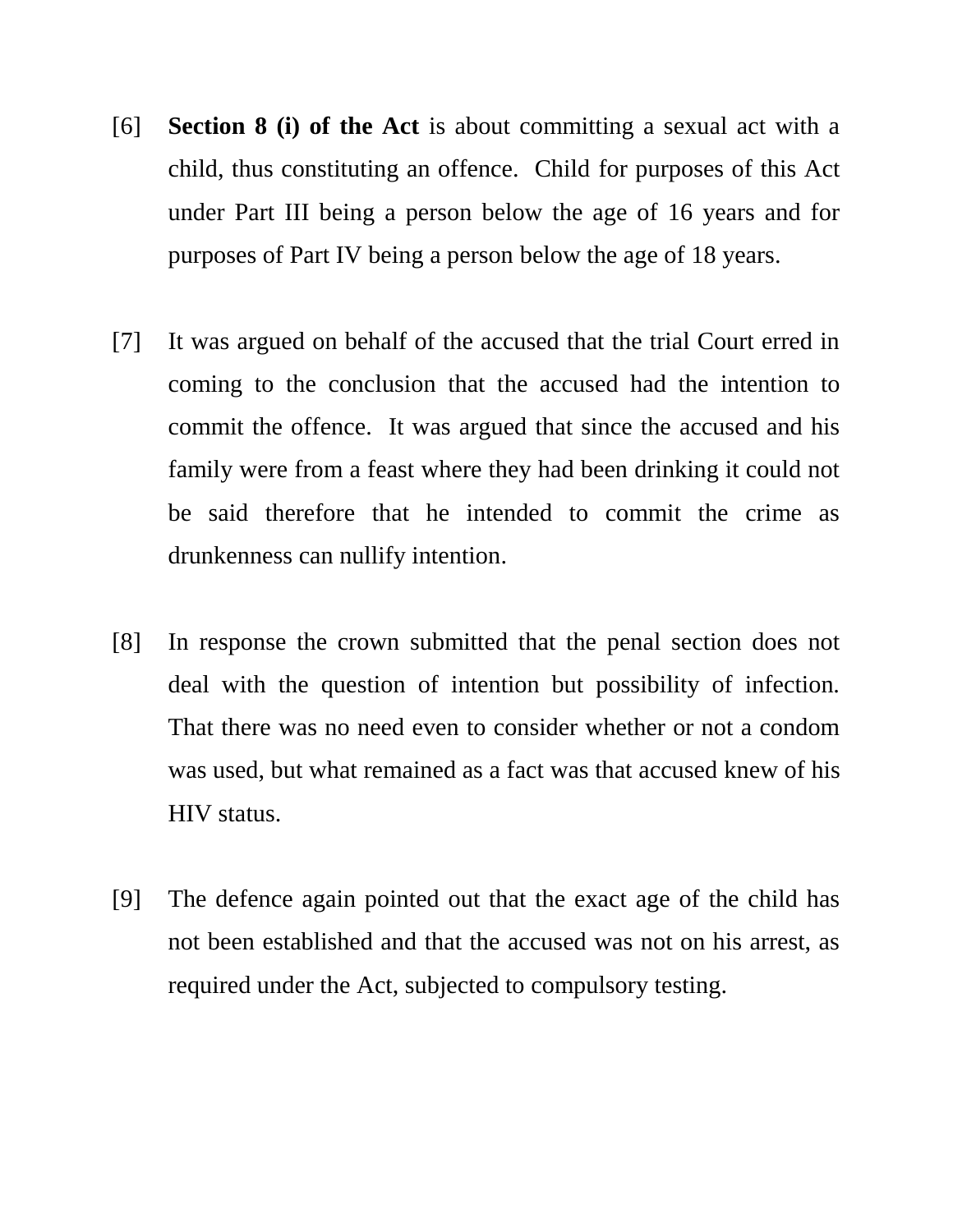- [10] The crown responded by referring to the record of proceedings from the trial Court page 2 thereof, where the facts outlined showed that the mother of the child was going to say the complainant was five years old. On the question of not having subjected the accused to some compulsory testing the record show the handing in of an envelope with a report from the doctor about accused HIV status from 2008 to date of the hearing of the matter.
- [11] The accused may have imbibed in intoxicating beverages when he committed the offence, but his moral blameworthiness would not affect what he did. The offence still remains a sexual offence on a 5 year old.
- [12] When the facts of what happened were narrated in Court the accused did not say he could not remember what happened. Which means as he was doing the act drunk as might have been, he was aware of what he was going. Also looking at the manner he conducted himself in the commission of the offence, realizing that his wife was staggering and falling several times, he did not try to assist her but hurried home with the child where he raped her.
- [13] In offences similar to the present the Courts have to demonstrate their displeasure through sentences imposed. The crown has cited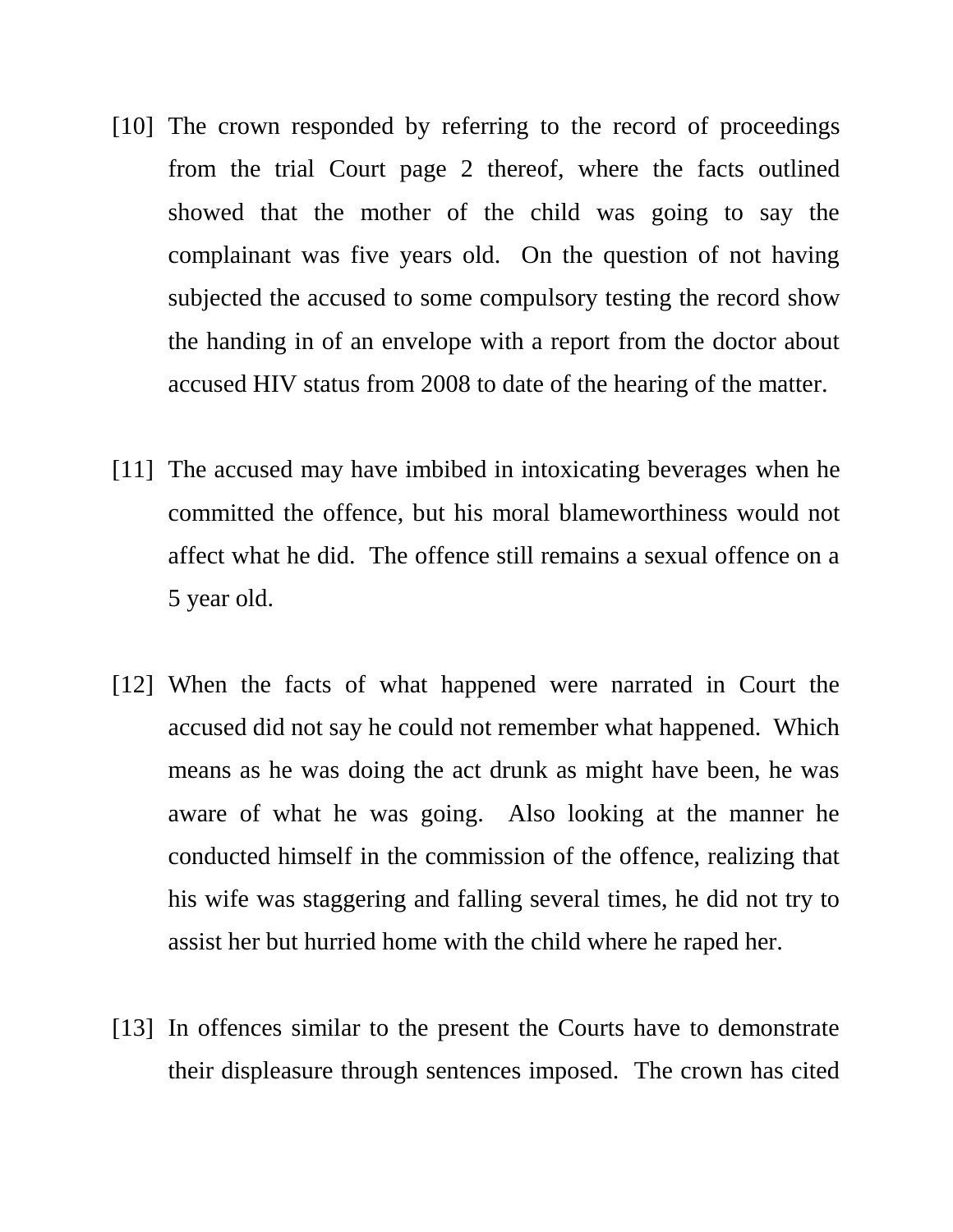relevant cases which tend to show that consideration has to be made on the type of crime committed, the offender and the interest of society, see **S** v Zinn<sup>3</sup>.

[14] In **S v** Rubie<sup>4</sup> it was said that:-

*"Punishment should fit the criminal as well as the crime, be fair to society and be blended with a measure of mercy according to particular circumstances."*

# [15] **S v Sondla** 5 ,

*"that sentences should be exemplary to others and should also be able to deter others from committing the same offence."*

[16] The Court in **S** v  $C^6$  described rape as a fate far worse than total loss of life in these words,

*"A rapist does not murder victim he destroys her self-respect and destroys her feeling of physical and mental integrity and security. His monstrous deed often haunts his victim and subjects her to mental torment for the rest of her life, a fate far worse than loss of life."*

 3 S v Zinn 1969 (2) S.A 532 at 540 4 S v Rubie 1975 (4) S.A. 855 at 862 5 S v Sondla 1992 (2) SAA 613 at 862

<sup>6</sup> S v C 1996 (2) SACR 181 at 186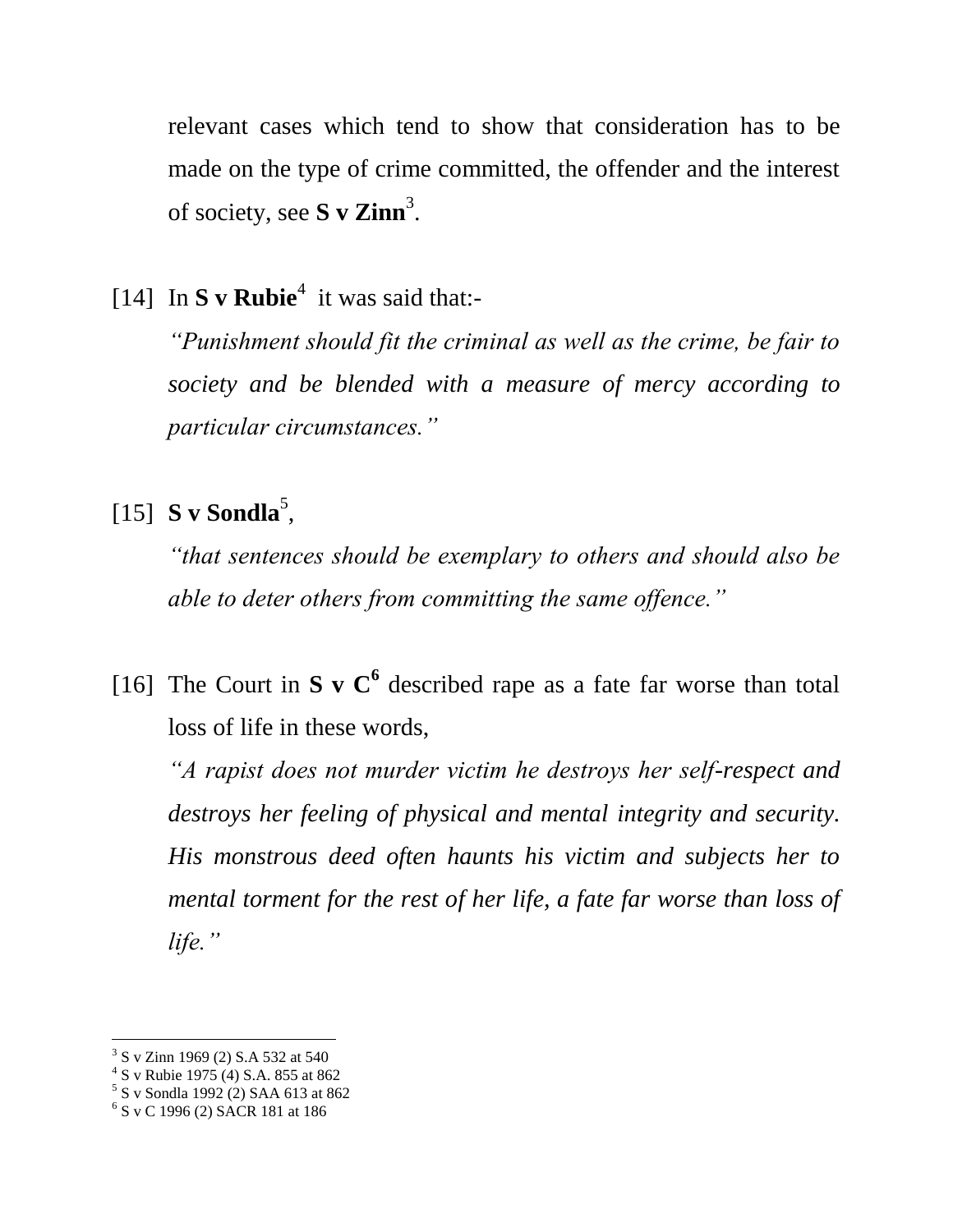- [17] As shown earlier on, the accused has committed this shameful act on his own child, a minor of only 5 years old. Normally, a child would be looking up to his / her parents for care and protection but in our case the complainant was subjected to abuse by her own father, and worse who was HIV Positive and was quite aware of his status.
- [18] The crown has urged the Court to proceed in accordance with **section 31 (a) (vii) of the Act.**
- [19] The accused was well aware of his status as he had been under treatment from 2008 to date according to the medical report. Also that the medical report that the doctor prepared after examining the child clearly showed and confirmed the rape by showing that the hymen was absent and showed bruises of the vulva.
- [20] The fact that the accused had on that day taken liquor would not work for him to negate intention; it would only work for him to escape the rope as an extenuating factor. Because each case has its peculiar circumstances surrounding it, the circumstances of this case merit taking drunkenness as an extenuation.

May the accused please stand.